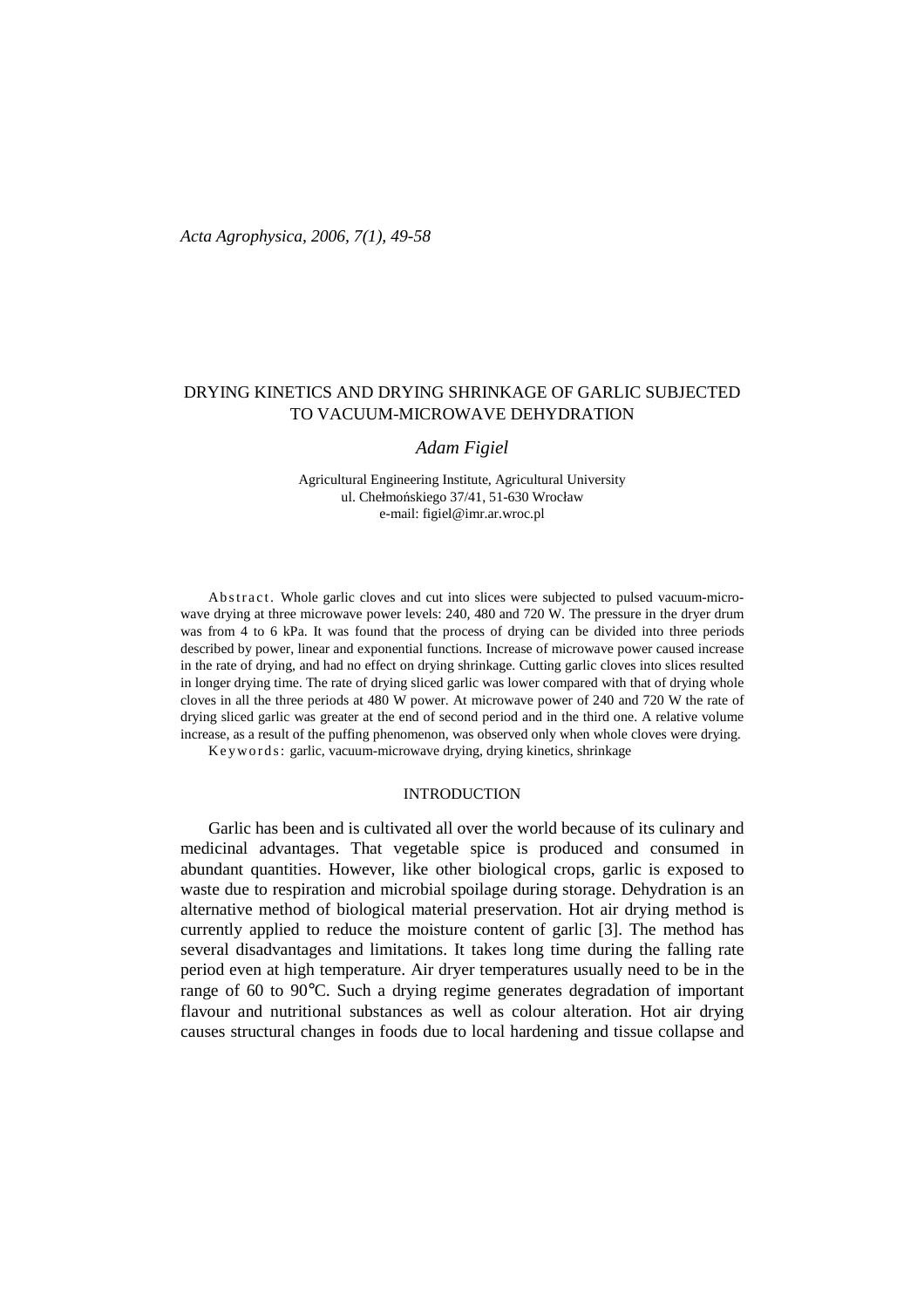this way provides shrinkage. Vacuum microwave dehydration has been reported to reduce these limitations [5,8]. In that process of dehydration microwaves penetrate to the interior of the food causing water to boil within the food at relatively low temperature. This creates a large vapour pressure in the centre of the product, allowing rapid transport of moisture out of the product and preventing structural collapse. This process, referred to as the puffing phenomenon, creates a porous texture of the food [10].

Microwave energy has been already applied to convective drying of garlic [1,11,12]. However, no work has been reported on the vacuum-microwave drying of garlic. The evolution of this method to produce high quality dried garlic in a short time could make a significant contribution to the vegetable processing industry. Therefore the aim of the work was to determine the effect of microwave power on the time and rate of drying whole and sliced garlic cloves with vacuummicrowave method.

### MATERIALS AND METHODS

Whole garlic cloves and cut into slices of 4.5 mm thickness were subjected to vacuum–microwave drying in a VM 200 Plazmatronika dryer that had two magnetrons of 1200 W combined power and a revolving drum of approximately 0.18 m radius and 0.27 m length. Three levels of microwave power were applied: 240, 480 and 720 W. Garlic was dried with 60-second microwave pulses followed by 5-second breaks. Investigations conducted by Gunasekaran showed that pulse drying of cranberry is more effective than continuous drying [6]. The pressure in the drum revolving at 6 rev min<sup>-1</sup> was from 4 to 6 kPa. Excessive lowering of pressure, necessitating the use of more expensive vacuum pumps [7], did not result in significant shortening of the drying time [2]. The kinetics of garlic drying was determined on the basis of mass losses of 60 g portions of garlic with 66% initial moisture content. With successive portions of fresh material longer and longer drying times were applied. Therefore, the number of measurement points necessary for drying curve fitting amounted to the number of fresh material portions. Absolute values of derivatives of the functions describing garlic drying allowed the drying rate determination and estimation of the critical points K1 and K2. The critical points divided the drying process into three periods – I, II and III (Fig. 1). Assuming that the drying rate in period II should assume a constant value, it was necessary to reduce the other two ranges I and III to the same value to ensure continuity of the drying curve. Sometimes in period II, characterised by constant drying rate, only one point remained. Obviously, the only one point could not be used to fit the linear function which was a part of the drying curve between the critical points K1 and K2.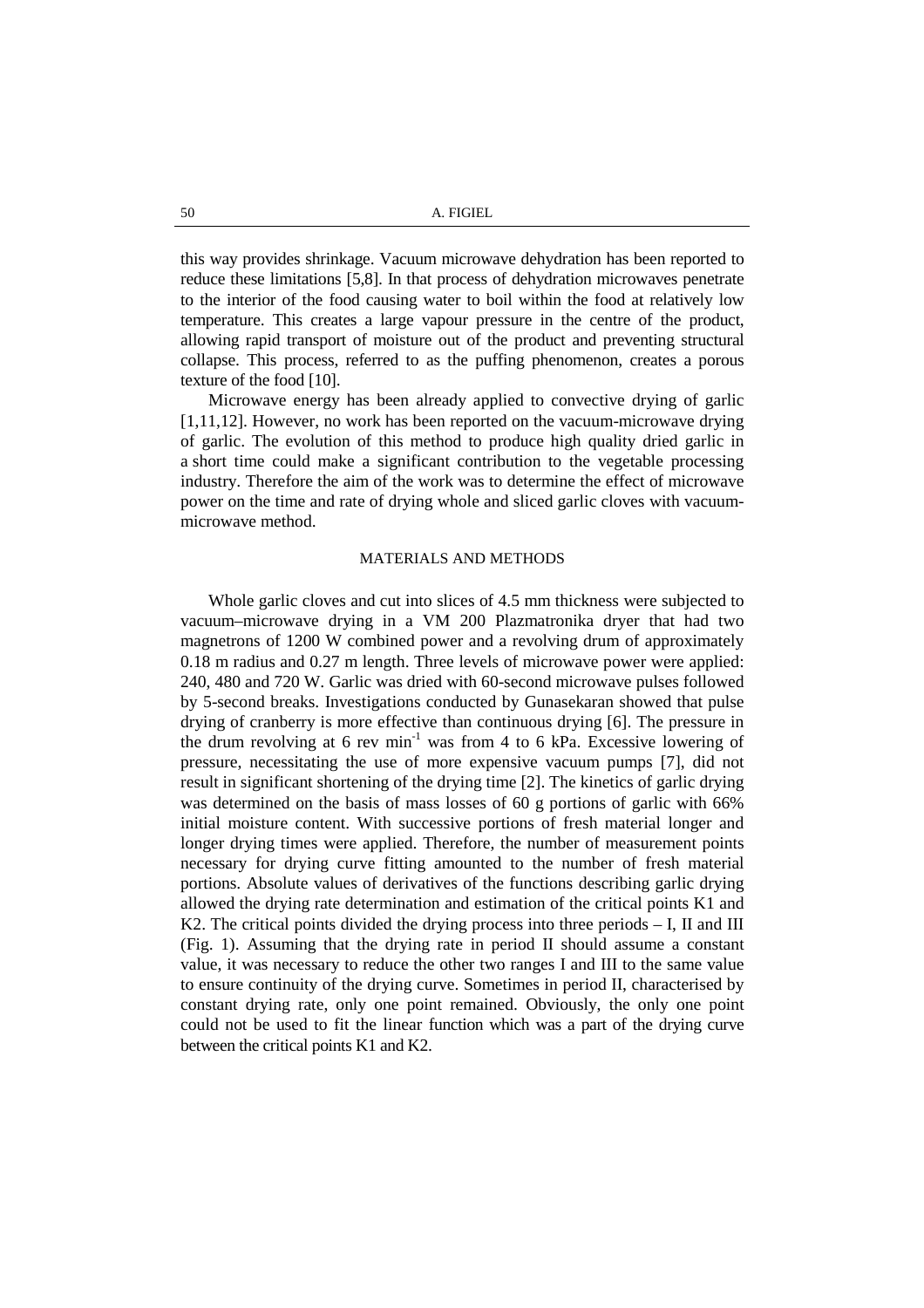

Fig. 1. Drying rate determination and estimation of the critical points K1 and K2 (I, II, III – drying periods)

Drying shrinkage (*S*) was determined as a function of dry mass (*D*) by calculating the ratio of garlic volume after drying (*V*) to garlic volume before drying  $(V_0)$ :

$$
S = \frac{V}{V_0} \tag{1}
$$

The volume of fresh garlic was measured with a graduated cylinder filled with distilled water, while that of dried garlic with the use of toluene.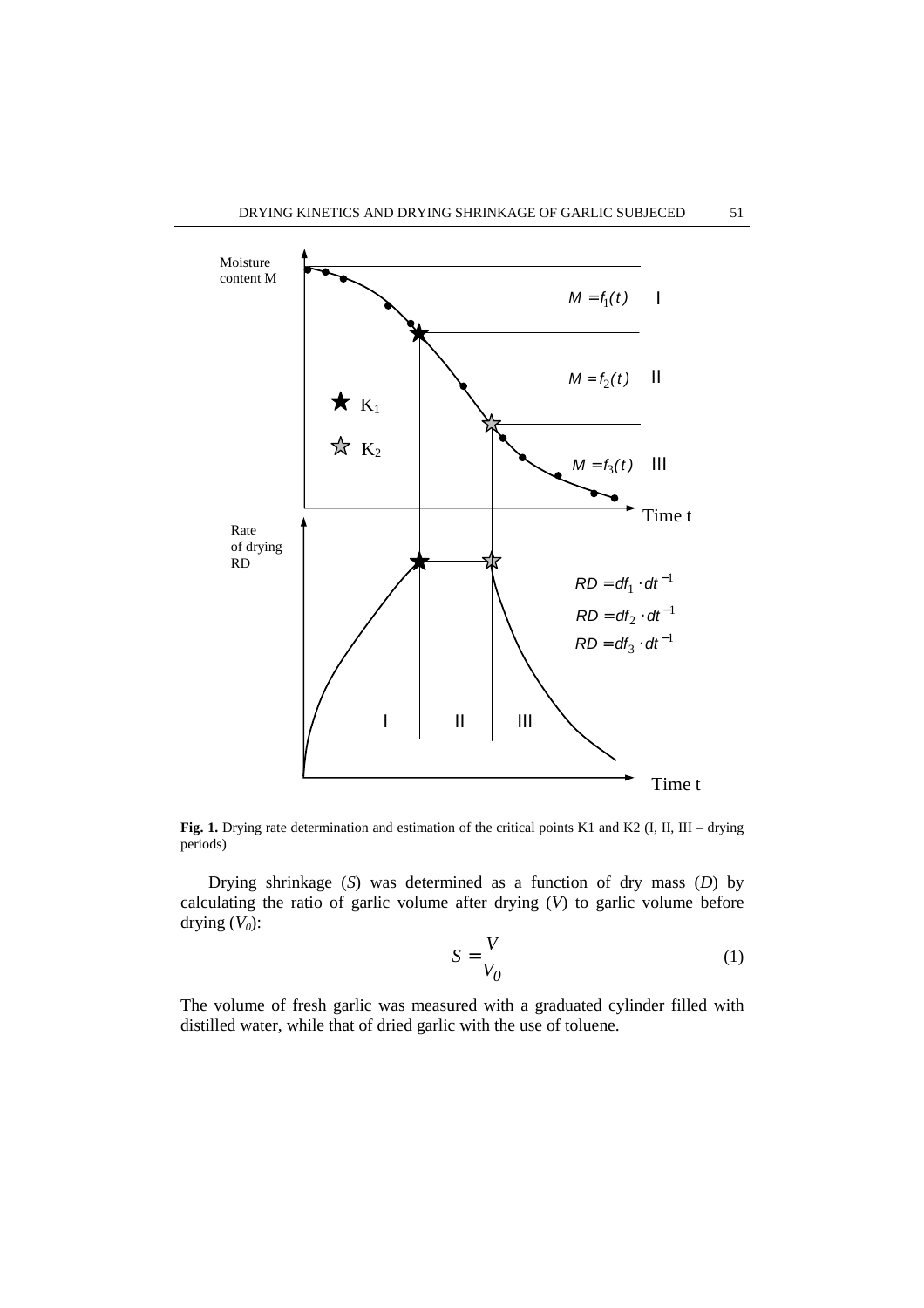52 A. FIGIEL

#### RESULTS AND DISCUSSION

Based on the measurement points obtained from the drying experiments, it was found that the process of garlic cloves drying with the vacuum-microwave method can be divided into three periods separated by the critical points K1 and K2, irrespective of the microwave power applied (Fig. 2). The decrease in moisture content in the first drying period, between the starting point and K1, was described by a power function, in the second period, between points  $K1$  and  $K2 - by$  a linear function, and in the third period, between K2 and the final point – by an exponential function (Tab. 1). Increased microwave power from 240 to 720 W resulted in shorter drying time – from 21 to 6.6 min at final moisture content of 7%.



**Fig. 2.** Drying curves of garlic cloves obtained at different microwave power levels

Size reduction of the material under drying by the method of natural or forced convection usually causes a shortening of drying time as a result of increased areas for mass and energy exchange. However, the results of the investigations performed indicate that size reduction of the raw material caused an increase in drying time with the vacuum-microwave method (Fig. 3). The larger deference in drying time of whole and sliced garlic cloves was observed for the lowest power level 240 W. For other power levels, particularly 480 W, the difference was not significant. This is only a tendency which was not statistically proved. Nevertheless, the tendency was confirmed by the results of microwave drying of banana, reported by Maskan [9].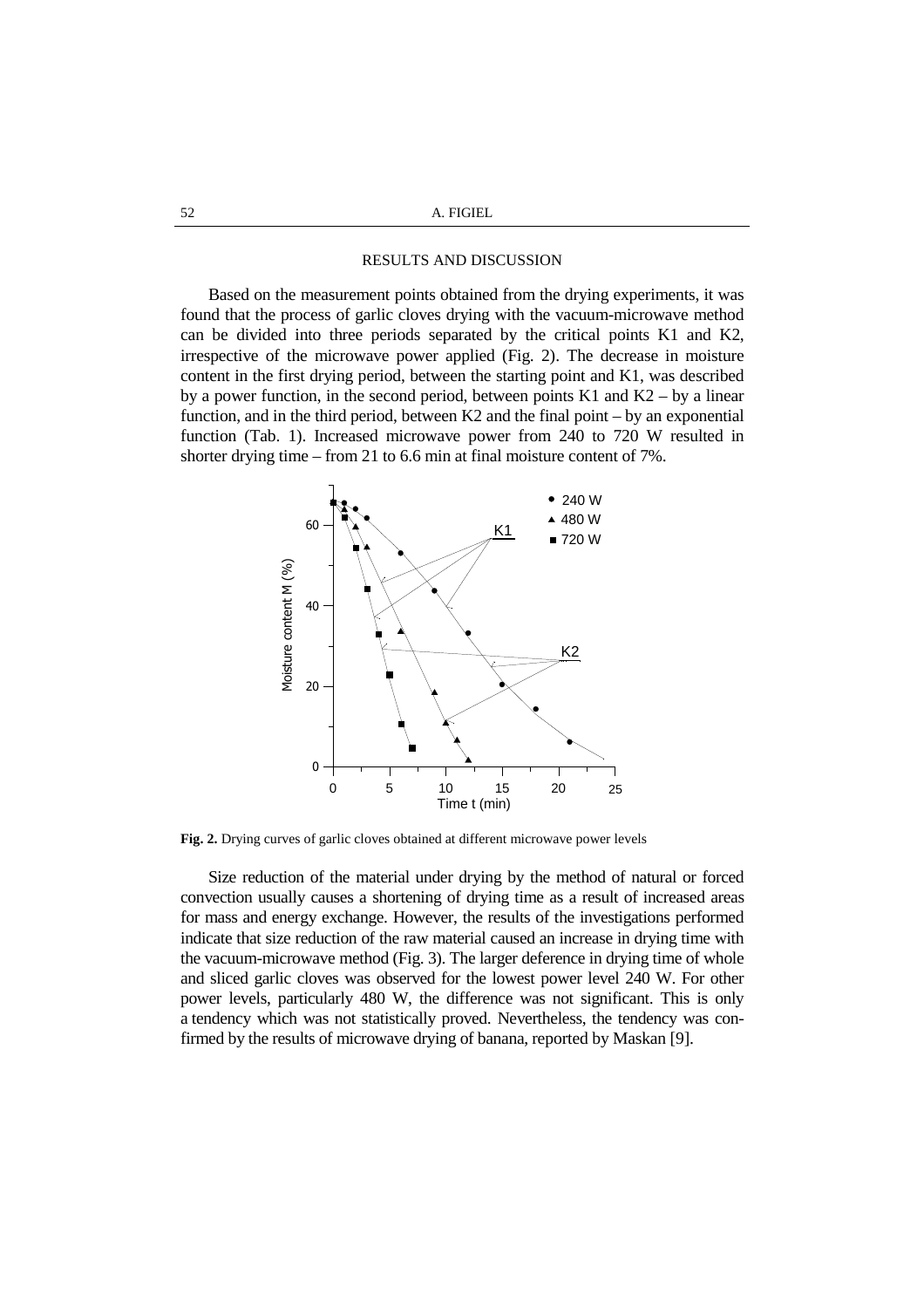|        | <b>Function</b>       | Parameter    | Microwave Power (W) |         |         |                |               |         |
|--------|-----------------------|--------------|---------------------|---------|---------|----------------|---------------|---------|
| Period |                       |              | 240                 |         | 480     |                | 720           |         |
|        |                       |              | cloves              | slices  | cloves  |                | slices cloves | slices  |
| I      | $M = a + b \cdot t^C$ | a            | 66.3                | 65.7    | 65.8    | 65.4           | 65.8          | 65.6    |
|        |                       | b            | $-1.09$             | $-0.66$ | $-2.19$ | $-2.13$        | $-4.05$       | $-2.66$ |
|        |                       | $\mathbf{C}$ | 1.38                | 1.48    | 1.5     | 1.39           | 1.51          | 1.59    |
| П      | $M = a + b \cdot t$   | a            | 75.5                | 76      | 71.8    | 72.3           | 77.5          | 81.8    |
|        |                       | b            | $-3.62$             | $-3.19$ | $-6.08$ | $-5.95$        | $-11.1$       | $-10.3$ |
| Ш      | $M = a + b e$         | a            | $-11.6$             | $-2.64$ | $-12.4$ | $\overline{0}$ | $-32.2$       | $-42.4$ |
|        |                       | b            | 146                 | 238     | 309     | 517            | 144           | 157     |
|        |                       | $\mathbf{C}$ | 10.1                | 7.4     | 3.89    | 2.75           | 5.1           | 6.44    |

**Table 1.** Parameters of functions describing the decrease in moisture content of whole garlic cloves and cut into slices in the three drying periods at different microwave power levels



**Fig. 3.** Drying curves of whole garlic cloves and cut into slices obtained at different microwave power levels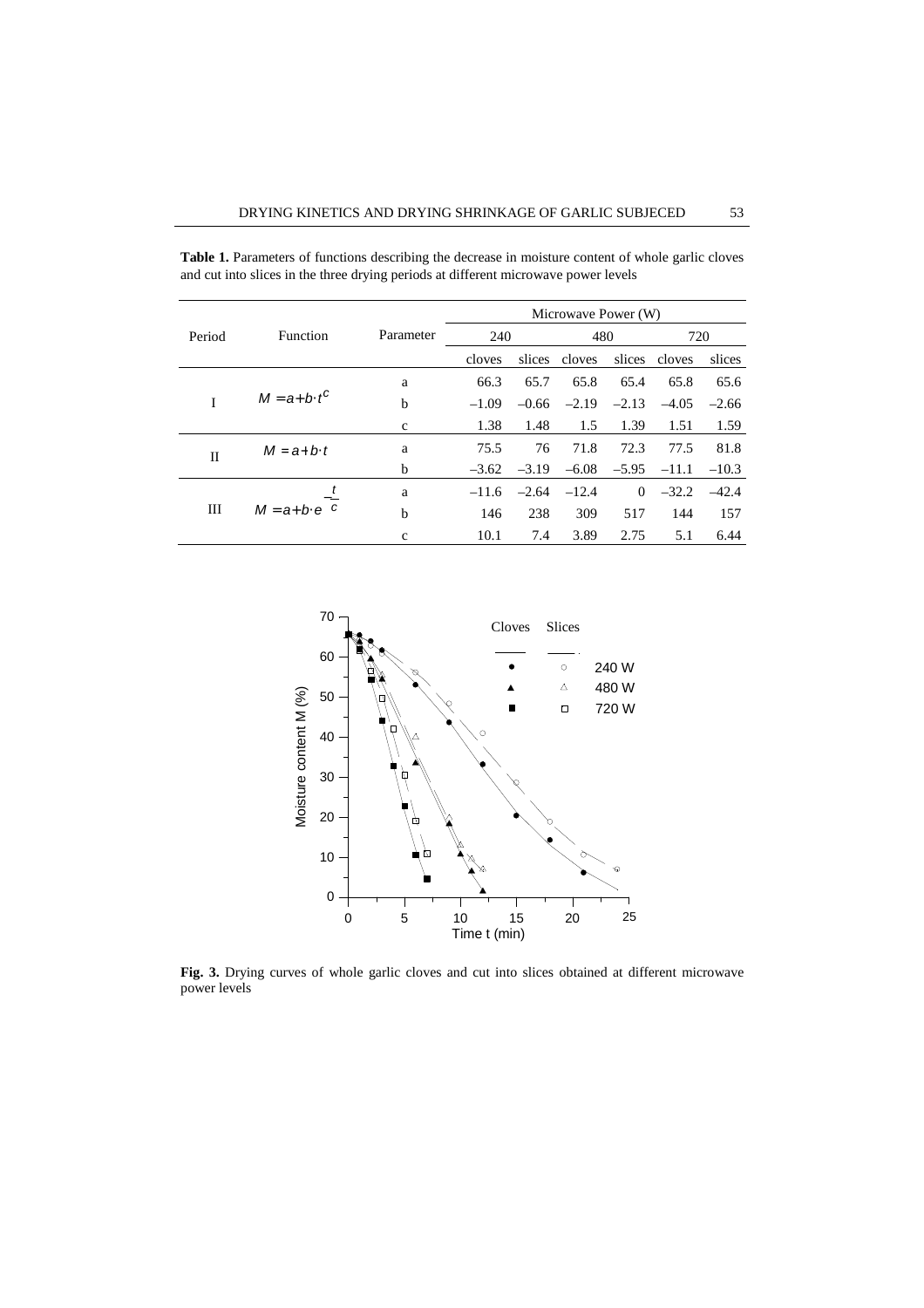Decreased thickness of banana slices resulted in increased time of drying. Apparently, size reduction of material results in lower temperatures reached within the material heated with microwaves. A uniform colour of the dried garlic slices indicates that no local overheating took place, which, however, occurred in whole cloves of highly dehydrated garlic. The risk of the material reaching too high temperatures occurs in the final phase of vacuum-microwave drying when the dynamics of water evaporation is much decreased [4].

Absolute values of derivatives of the functions describing garlic drying (Tab. 2) allowed determination of the rate of drying, which is represented by the plots in Figure 4. The increase in drying rate in the first period was due to the increase in the internal temperature of the material to the level determined by the lowered pressure inside the drum. The constant rate of drying in the second period was connected with stabilization of the temperature and vapour pressure inside the material [13]. The decrease in drying rate in the third period resulted from substantially lowered water content and thus reduced diffusion rate [12]. Application of increasing microwave powers (240, 480 and 720 W) resulted in increased rates of garlic cloves drying, whose maximum values in the second period amounted to  $11.1\%$  min<sup>-1</sup>. The drying rate of sliced garlic cloves was lower, compared with that found for whole cloves, in all the periods at 480W microwave power. However, at 240 and 720 W power the drying rate of sliced cloves was higher at the end of the second period and in the third one.

|        | <b>Function</b>    |           | Microwave Power (W) |      |                                                 |      |      |         |
|--------|--------------------|-----------|---------------------|------|-------------------------------------------------|------|------|---------|
| Period |                    | Parameter | 240                 |      | 480                                             |      | 720  |         |
|        |                    |           | cloves              |      | slices cloves slices cloves                     |      |      | slices  |
|        | $RD = a \cdot t^b$ | a         |                     |      | $-1.5$ $-0.98$ $-3.28$ $-2.96$ $-6.11$          |      |      | $-4.23$ |
|        |                    | b         | 0.38                | 0.48 | 0.5                                             | 0.39 | 0.51 | 0.59    |
| Н      | $RD = a$           | a         |                     |      | $-3.62$ $-3.19$ $-6.08$ $-5.95$ $-11.1$ $-10.3$ |      |      |         |
| Ш      | $RD = a e b$       | a         |                     |      | $-14.4$ $-32.2$ $-79.4$ $-188$                  |      | 28.2 | $-24.4$ |
|        |                    | b         | 10.1                | 7.4  | 3.89                                            | 2.75 | 5.1  | 6.44    |

**Table 2.** Parameters of functions describing the drying rate of whole garlic cloves and cut into slices in the three drying periods at different microwave power levels

The observed shrinkage resulting from garlic slices drying was described using an exponential function (2) fitted to experimental points obtained at various levels of microwave power (Fig. 5).

The shrinkage remained constant beyond critical dry mass content of 60%. It turned out that microwave power had no significant influence on drying shrinkage, both for slices and for whole garlic cloves.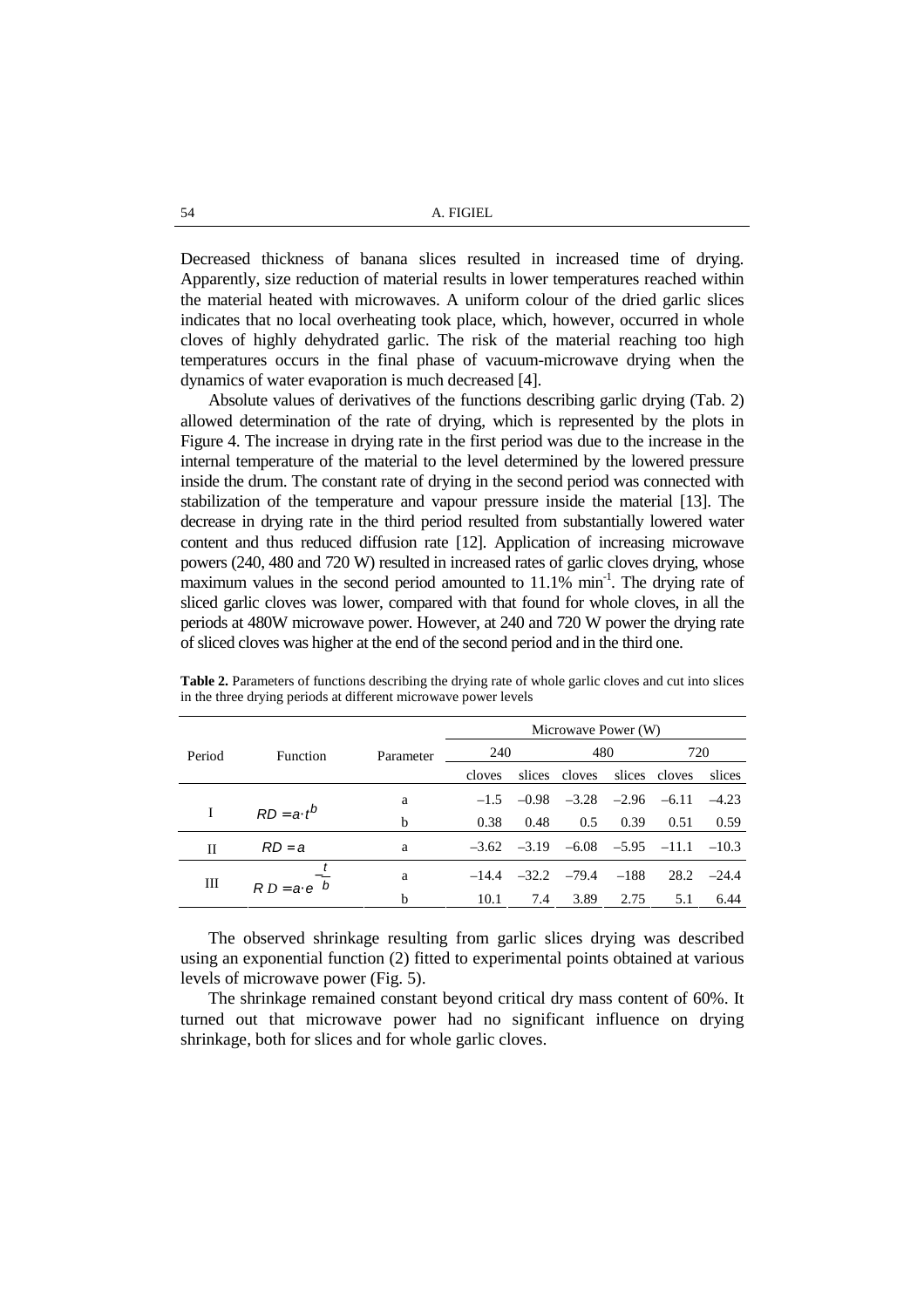

**Fig. 4.** Drying rate of whole garlic cloves and cut into slices estimated at different microwave power levels



**Fig. 5.** Shrinkage during drying of garlic slices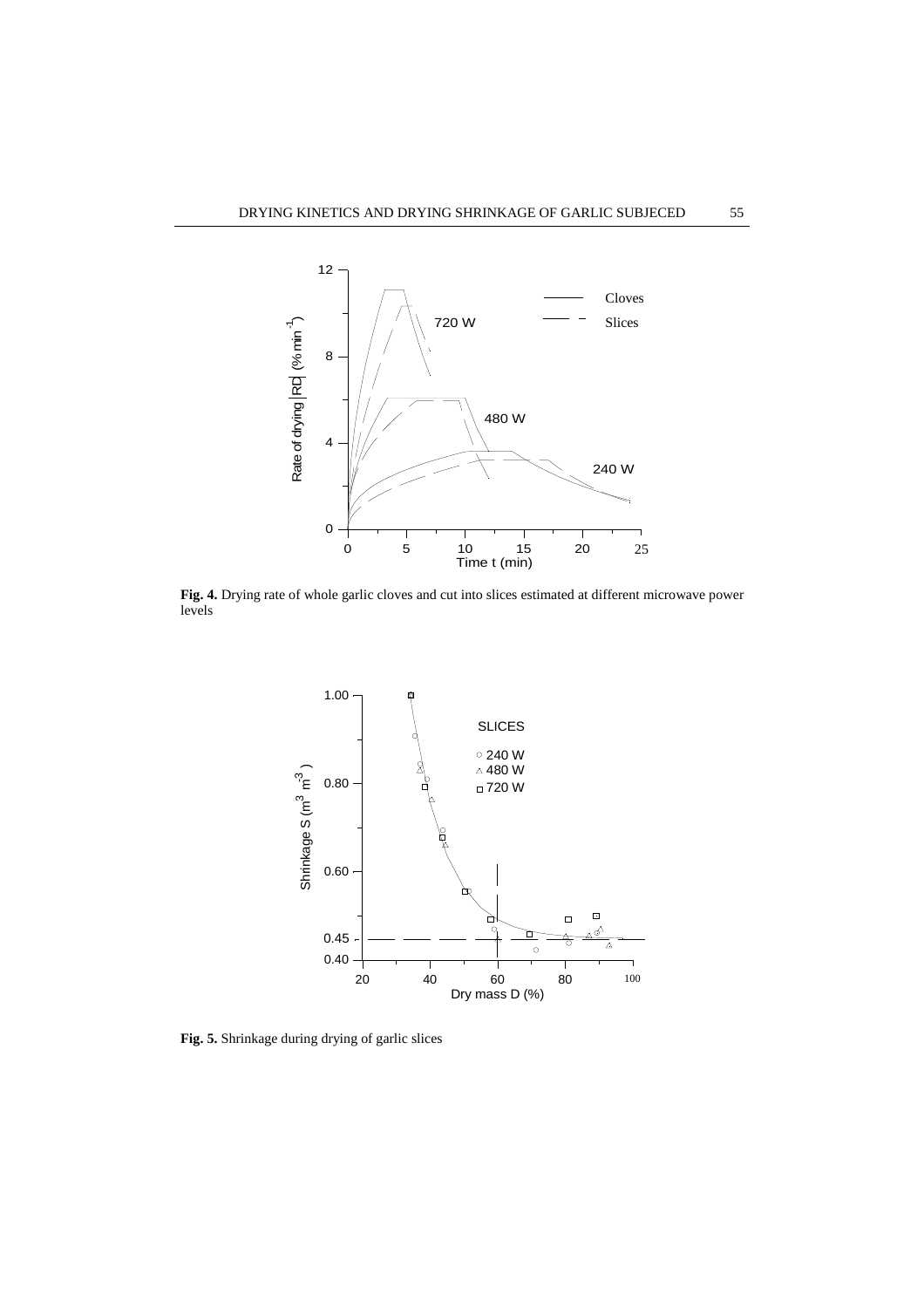However, in the case of whole cloves the result of the puffing phenomenon was clearly observed, that is a relative volume increase after reaching 64% of dry mass. Similar tendency was observed for garlic slices when the highest power level of 720 W was applied. Garlic cloves relative volume change after drying to certain dry mass contents at the range of 34 to 94% (Fig. 6) was described by a polynomial with a logarithmic term (3). The shrinkage was not estimated for samples under reduced pressure inside the drum.

$$
S = 0.45 + 15.96 \cdot e^{-\frac{D}{10.15}} \qquad R^2 = 0.99
$$
 (2)

$$
S = 10.92 + 0.051 \cdot D - 3.32 \cdot ln D \qquad R^2 = 0.94 \tag{3}
$$

where:  $S$  – shrinkage,  $D$  – dry mass of garlic,  $R^2$  – coefficient of determination.



**Fig. 6.** Shrinkage during drying of whole garlic cloves

The results of shrinkage investigations show that whole cloves of garlic are more susceptible to puffing than sliced cloves. Apparently, volumetric heating, generating high pressure inside the whole cloves, resulted in bubbling of the samples [14]. Therefore, the density of whole cloves  $(0.52 \text{ g cm}^3)$  was much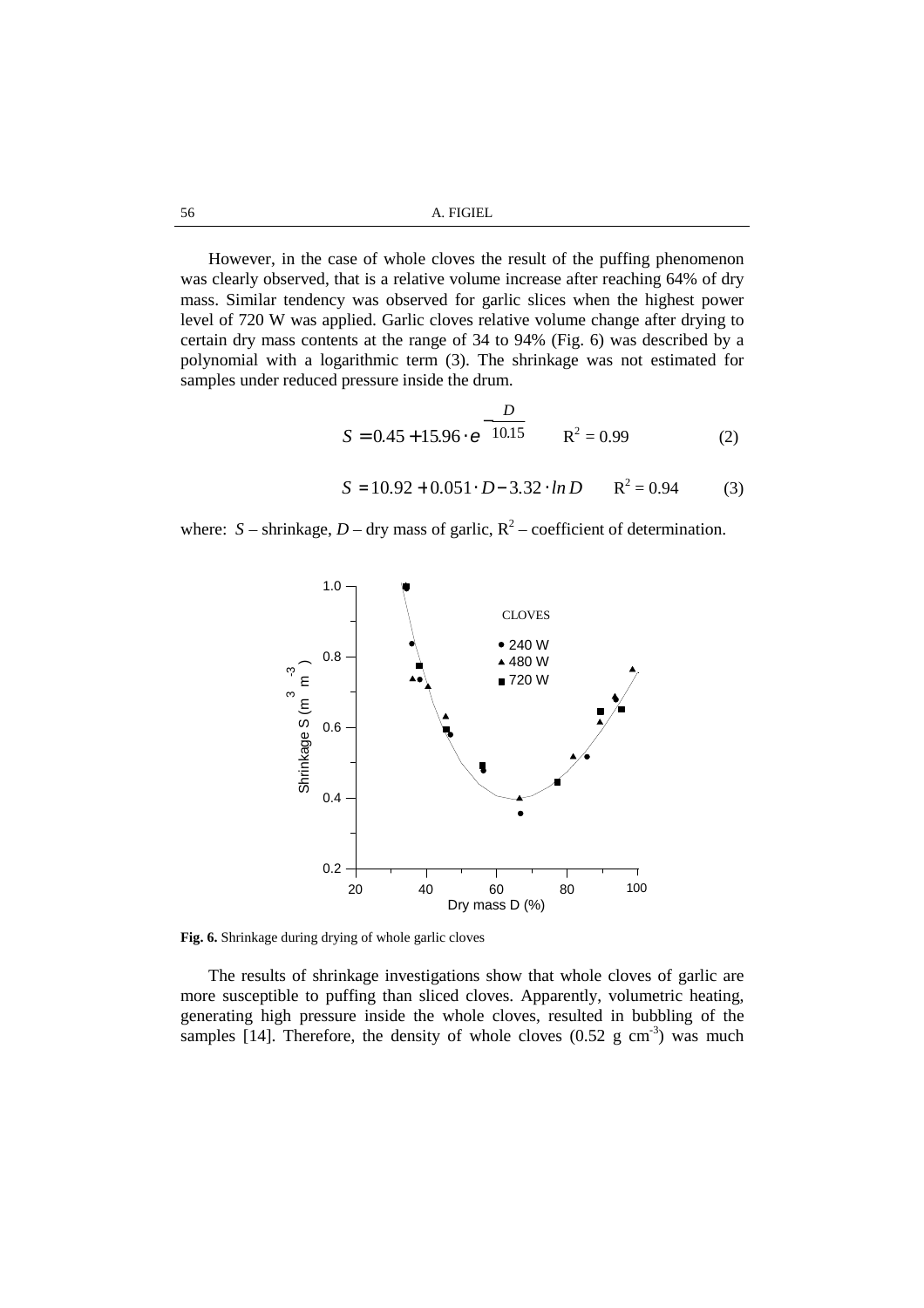lower as compared to that of sliced ones  $(0.79 \text{ g cm}^3)$  dehydrated to the same dry mass content of 93%. Lin *et al.* reported [8] that, due to the puffing effect, the density of vacuum-microwave dried carrot slices was much lower than that of airdried ones. Similar results concerning vacuum-microwave dehydrated apple chips were obtained by Sham *et al.* [10].

### **CONCLUSIONS**

1. Drying of garlic with the vacuum-microwave method can be divided into three periods: with increasing, constant and decreasing rates of drying.

2. Microwave power increase in the range from 240 to 720 W causes a shortening of drying time and an increase in the rate of drying, and has no effect on drying shrinkage.

3. Cutting garlic cloves into slices results in longer drying time, particularly at the 240 W microwave power applied.

4. The rate of drying sliced garlic is lower compared with that of drying whole cloves in all the three periods at 480 W power. At microwave power of 240 and 720 W the rate of drying sliced garlic is greater at the end of the second period and in the third one.

5. Whole cloves of garlic are more susceptible to puffing than sliced cloves.

#### REFERENCES

- 1. **Baysal T., Icier F., Ersus S., Yildiz H.:** Effect of microwave and infrared drying on the quality of carrot and garlic. European Food Research Technology, 218, 68-73, 2003.
- 2. **Cui Z.W., Xu S.Y., Sun D.W.:** Microwave-vacuum drying kinetics of carrot slices. J. of Food Engineering, 65, 157-164, 2004.
- 3. **Dawn C.P., Shreenarayanan V.V.:** Studies on dehydration of garlic. J. of Food Science and Technology, 35, 242-244, 1998.
- 4. **Drouzas A.E., Schubert H.:** Microwave application in vacuum drying of fruits. J. of Food Engineering, 28, 203-209, 1996.
- 5. **Durance T.D., Wang J.H.:** Energy consumption, density, and rehydration rate of vacuummicrowave and hot-air convection-dehydrated tomatoes. J. of Food Science, 67 (6), 2212-2216, 2002.
- 6. **Gunasekaran S.:** Pulsed microwave-vacuum drying of food materials. Drying Technology, 17 (3), 395-412, 1999.
- 7. **Kaensup W.**, **Chutima S., Wongwises S.:** Experimental study on drying of chilly in a combined microwave-vacuum-rotary drum dryer. Drying Technology, 20 (10), 2067-2079, 2002.
- 8. **Lin T.M., Durance T.D., Scaman C.H.:** Characterization of vacuum microwave, air and freeze dried carrot slices. Food Research Int., 31 (2), 111-117, 1998.
- 9. **Maskan M.:** Microwave/air and microwave finish drying of banana. J. of Food Engineering, 44, 71- 78, 2000.